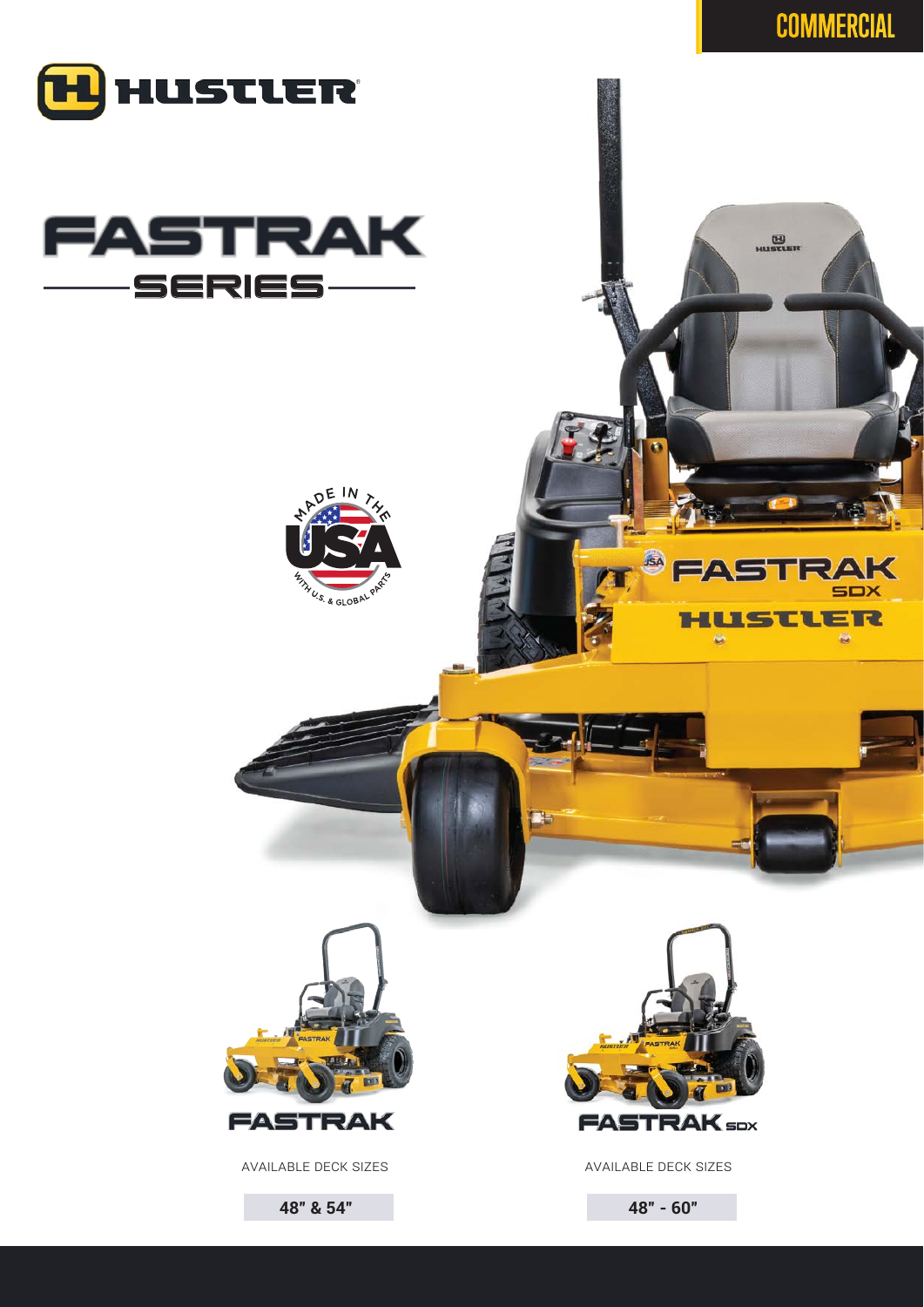

吧

**Fabricated Frame for Durability**

1.5" x 3.0" steel frame making it one of the toughest and most durable in its class

uanasmu

岡



**Easy Serviceability** Flip-up seat pan and removable floor pan and tooless removable pulley covers makes maintenance easy and simple

## **Welded Steel Deck** Durable 10 ga. welded

fabricated steel

**SmoothTrak™ Steering**

Precision control to help trim and maneuver easily around obstacles. You will fully understand SmoothTrak™ steering when you drive ours. **Foot Operated Deck Lift** Easily adjust the deck height between 1.5" - 4.5" with less

effort than hand-operated levers found on other brands

**Exclusive BigBite™ Rear Tyres** We worked directly with the tyre manufactuer on this

anywhere else.

design. You will not find them

**Serviceable Commercial Grade Transmission** Hydro-Gear® ZT3200



**Commercial-Grade Kawasaki® FT Engine** With Vortical Air Filtration assists with cleaning debris that extends engine life

### **Premium Seat**

High-back seat with suspension to shield the operator from bumps and EVC cushion to take pressure off<br>tail bone and lower back

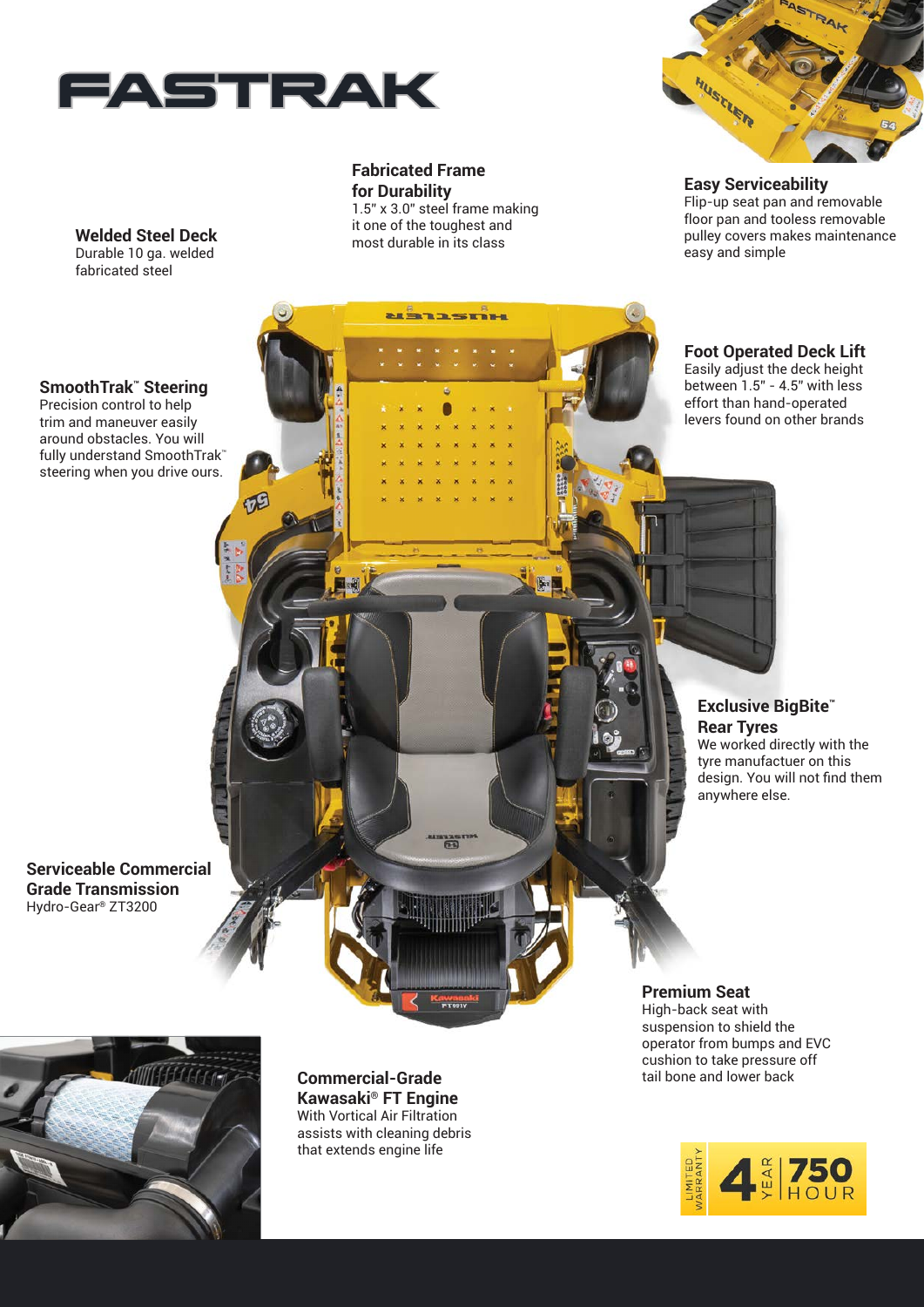







- **Mulch kit**
- **2-bag powered bagger (7.2 bushels)**
- **Steering lever extension kit**
- **FlexForks®**

# UPGRADES FOUND ON THE FASTRAK SDX



- **Extra High-Back Suspension Seat** Higher backrest and more bolstered back cushion
- **Kawasaki® FX Engine** Full Commercial remote canister air cleaner
- **Larger Transmissions** Hydro-Gear®ZT3400